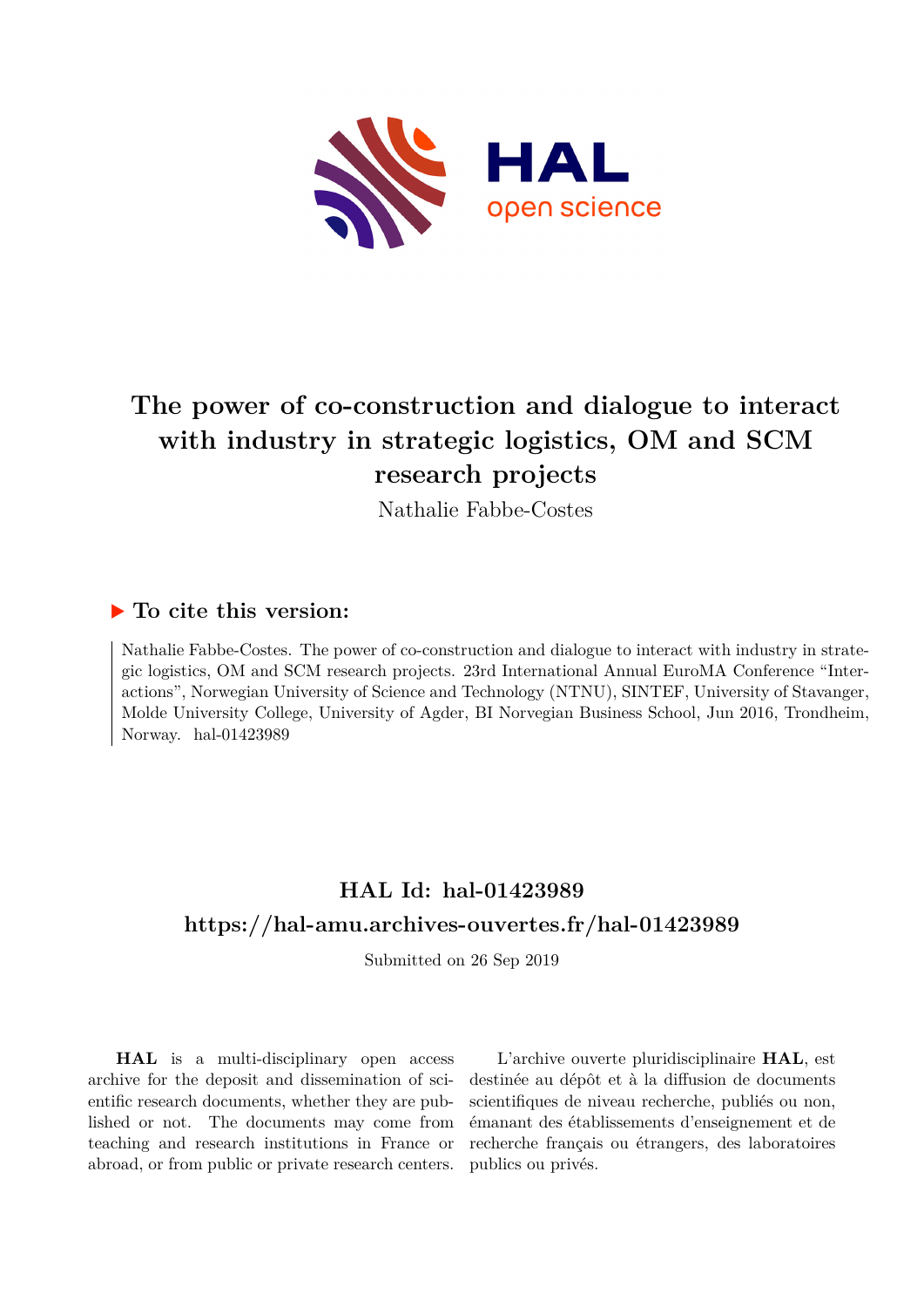

## **The power of co-construction and dialogue to interact with industry in strategic logistics, OM and SCM research projects**

Science and Technology

*Nathalie Fabbe-Costes (Nathalie.fabbe-costes@univ-amu.fr) CRET-LOG, Aix-Marseille Université, Aix-en-Provence, France*

### **Abstract**

The purpose of this paper is to study industry-academia interactions in strategic logistics, OM and SCM research projects. The paper is based on an in-depth retrospective analysis of eight research projects performed in collaboration with industry. Methodology combines single and cross-case analysis. Results point out the importance of industry-academia dialogue and co-construction at each step of a research project. They provide some guidelines to improve the management of such projects and the quality of their outputs for both parties. We conclude by suggesting some issues to deepen dialogue and enrich co-construction in strategic logistics, OM and SCM research projects.

**Keywords:** research project management, industry-academia interactions, strategics logistics, OM and SCM

#### **Introduction**

Most academics consider that research in logistics, OM and SCM *is* useful for companies, and almost every research work *sells* its so-called managerial contribution. But few academic papers seem to rely on genuine industry-academic collaboration. One should not conclude too quickly from a literature review based on academic journals that such research does not exist or is rare (referred as the "white space" in Frankel et al. 2005). This only shows that despite the call for a greater research variety, in particular more field research (DeHoratius and Rabinovich, 2011), logistics, OM and SCM literature remains mainly positivistic and rationalist (Näslund, 2002), and, looking for more scientific rigor, seems to have lost its connection with practice (Touboulic and Walker, 2015).

Nevertheless, for politic, economic and pragmatic reasons, this kind of research is developing. Most funded calls for research (ex: H2020) put pressure on having companies in consortia and producing more value for industry and society. Companies look for external expertise (alternative from consultancy) and diversify the partners participating in their open innovation processes. Academics look for "problems" with practical relevance combined with funding… But collaborating with industry is not so easy and many academics experience difficulties related to the *conflicting logics* behind such type of collaboration (some of them being identified in action research, e.g. Coughlan and Coghlan, 2002).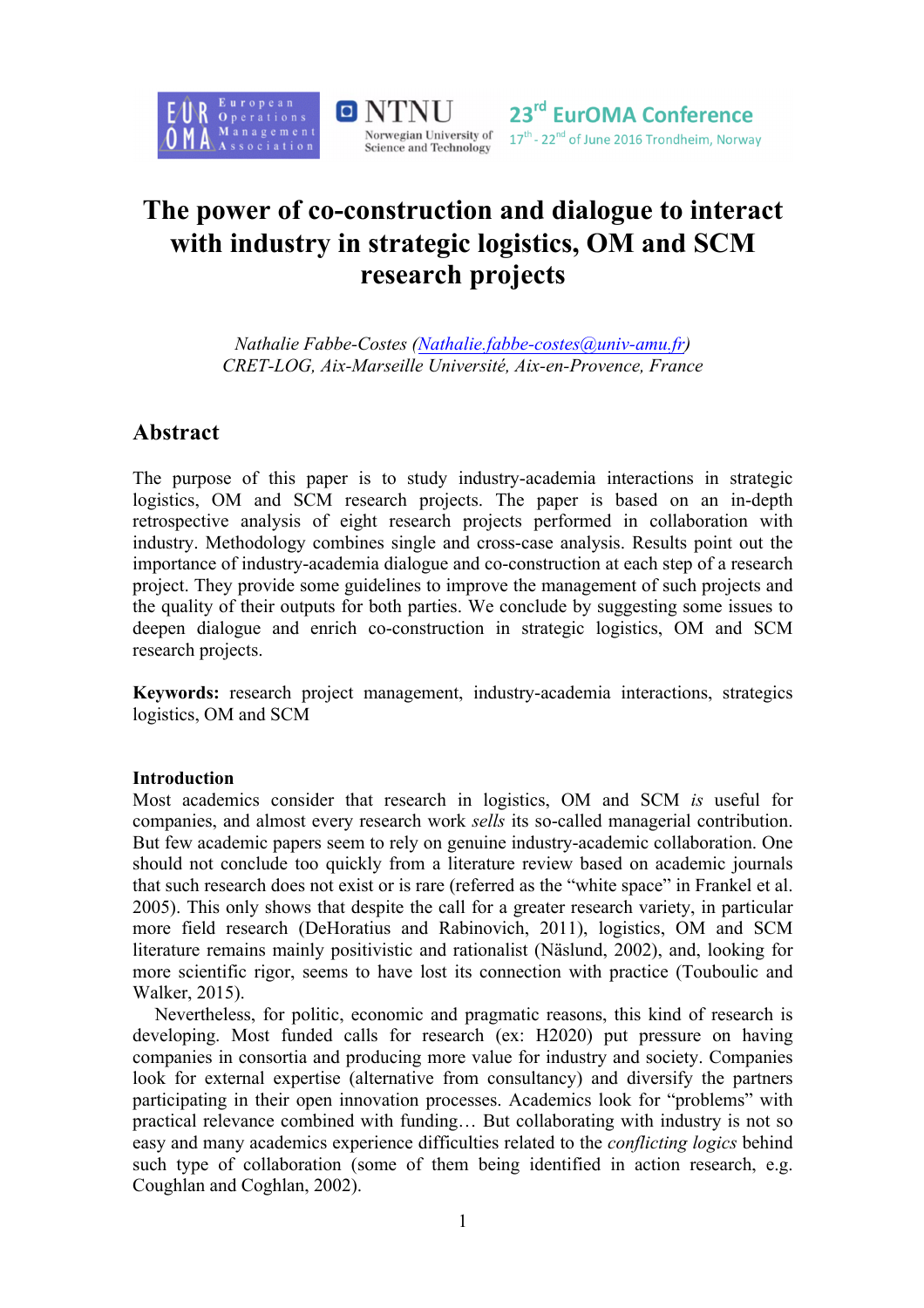In line with the theme of the call for abstracts of EUROMA 2016, the purpose of the paper is to answer the following question: how can we improve industry-academic *interactions* to gain both in managerial, societal, and academic relevance and value, i.e. being useful and creating value for companies and society, as well as being valuable from an academic point of view with "publishable" material and innovative theoretical results?

Surprisingly, there are very few papers in logistics, OM or SCM literature that detail the way academics and practitioners interact, or should interact, with 'industry' (in a broad sense of this term, i.e. not restricted to industrial companies) in research projects. The ones that do are mainly papers that discuss or are based on action research (e.g. Naslund et al., 2010; Touboulic and Walker, 2015) and case study methodology (e.g. Stuart et al., 2002; Voss et al., 2002; Dubois and Gadde, 2002). In most cases, the papers describe some aspects of the interactions with respect to the context of the research (to clarify the relationship with the field in the selected methodology), to explain how the researcher(s) gathered the data (to give credibility to data quality), or to attest of difficulties in the research process. To our knowledge, the nature of reported interactions is mainly 'technical' and does not reveal the dynamic of interactions along the research project.

As a member of a research centre specialized in strategic logistics, OM and SCM, with a tradition of research performed in close collaboration with industry, and having a long experience in such research projects, the purpose of this paper is to report about industry-academia interactions in achieved research projects and to discuss about the importance of industry-academia dialogue and co-construction. We first present the research design for this paper. Then, we detail the results of the retrospective analysis of eight research projects. We discuss the importance of industry-academia dialogue and co-construction before concluding the paper.

#### **Research design – description of the eight research projects**

The paper is based on a reflexive thinking considering past research works conducted *in interaction* with industry. Among the research projects we have been involved in, we selected finished projects that were, since the beginning, mixing academic and industry outcomes. Another criterion was to be able to report about the overall research project process. Eight projects were eligible from 2000 to 2015. All the research projects were related to s*trategic logistics, OM or SCM*, i.e. concerned the relationships between logistics, OM and/or SCM and the overall strategy of companies or organisations.

Being part of the projects since the beginning of the discussion with industry partners, and having the traceability of the overall processes, it was thus possible to think back about: the construction of each project, goals and expected results for companies vs. researchers (*ex ante*), the overall management of the project (including the making of research choices), difficulties encountered during the research process, results for the companies vs. researchers (*ex post*), potential for academic publication (and effective published papers), experience gained about how to manage industryacademic interactions.

Each research project is thus, for this article, considered as a case study and is analysed retrospectively. For each research project, we also considered its characteristics (main topic, duration, number of researchers, funding…) and the explicit or implicit research choices (ontology, epistemology, methodology, reasoning mode). We combined single and cross-case analysis to end with results. Table 1 and 2 give an overview of the eight cases, showing a variety of research projects. For confidentiality reasons, the names of the companies, all having leadership positions, are not mentioned.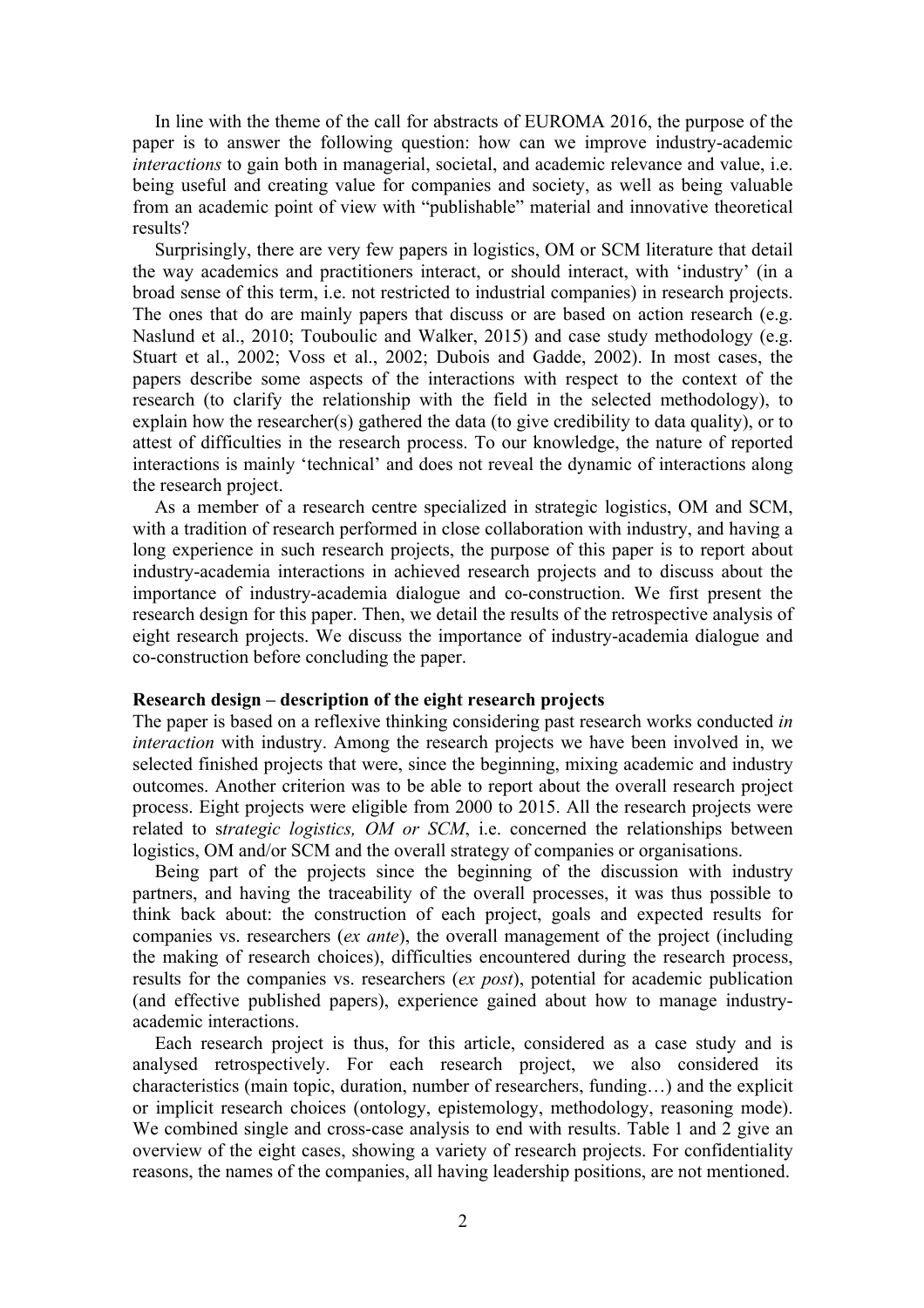| $\mathbf{N}^{\circ}$ | Research    | Origin of   | $\mu$ . Capes $\sigma$ , manus .<br>Objective for company | ouwonnee resean on pr<br>Objective for | Characteristics |
|----------------------|-------------|-------------|-----------------------------------------------------------|----------------------------------------|-----------------|
|                      | project     | interaction | $(ex$ ante)                                               | researcher (ex ante)                   | of the project  |
|                      |             |             |                                                           |                                        |                 |
|                      | partner(s)  | Domain      |                                                           |                                        |                 |
| P <sub>1</sub>       | Two LSPs    | Companies   | Understand the                                            | Build a research-                      | From 03-2004    |
|                      | (LSP1 and   |             | dynamic of health                                         | based logistics/SCM-                   | to 06-2005      |
|                      | LSP2        | Logistics   | distribution in France,                                   | oriented prospective                   | 3 mains steps   |
|                      |             | <b>SCM</b>  | prospective analysis to                                   | methodology                            | with collective |
|                      | Three       |             | support LSPs' strategic                                   |                                        | decision        |
|                      | academics   |             | expansion in this                                         |                                        | Qualitative     |
|                      |             |             | market                                                    |                                        | method          |
| P <sub>2</sub>       | Health      | Company     | Answer the questions:                                     | Deepen the study of                    | From 09-2005    |
|                      | wholesaler  |             | Is logistics for us a                                     | logistics as a core                    | to 11-2005      |
|                      | distributor | Logistics   | "core competence"?                                        | competence                             | 1 step          |
|                      |             |             | How can we build a                                        | Study logistics /                      | Workshop        |
|                      | One         |             | strategic approach                                        | strategy interactive                   | with top        |
|                      | academic    |             | based on logistics?                                       | loop in their case                     | managers        |
| P <sub>3</sub>       | PSL1        | Researcher  | Get a better                                              | Explore a LSP's                        | From 10-2006    |
|                      |             |             | understanding about                                       | points of view about                   | to 06-2008      |
|                      | One         | <b>SCM</b>  | SCI, clarify LSP's                                        | its roles in SCI,                      | 2 main steps    |
|                      | academic    |             | strategy and role in                                      | compare to its                         | Qualitative     |
|                      |             |             | SCI, understand                                           | clients' point of view                 | method (2)      |
|                      |             |             | clients' view about                                       | (alignment within                      | waves of        |
|                      |             |             |                                                           |                                        |                 |
| <b>P4</b>            | <b>PSL</b>  |             | LSP's role in SCI<br>Knowledge transfer                   | dyads?)                                | interviews)     |
|                      |             | Researcher  |                                                           | Explore a LSP's                        | From 10-2009    |
|                      |             |             | about SCI, clarify their                                  | points of view about                   | to 11-2010      |
|                      | LSP3's      | <b>SCM</b>  | vision about their role                                   | its role in SCI                        | 1 main step     |
|                      | role in SCI |             | in SCI and their                                          | Confirm results of                     | Quantitative    |
|                      | Two         |             | strategy vis-à-vis their                                  | P3, explore new                        | $method +$      |
|                      | academics   |             | clients                                                   | perspectives                           | focus group     |
| P <sub>5</sub>       | Industrial  | Company     | Challenge their lean-                                     | Discover a new                         | From 02-2010    |
|                      | luxury      |             | agile management                                          | "industry" (for us)                    | to 09-2010      |
|                      | company     | OM-SCM      | approach                                                  | Confront theoretical                   | 2 steps         |
|                      |             |             | Get prospective ideas                                     | concepts and                           | Two             |
|                      | Three       |             | about SSCM, eco-                                          | previous research                      | workshops       |
|                      | academics   |             | design and                                                | results to a specific                  | and focus       |
|                      |             |             | remanufacturing                                           | context                                | groups          |
| <b>P6</b>            | Group of    | Researcher  | Answer the questions:                                     | Build a "general"                      | From 01-2012    |
|                      | companies   |             | Is a collective (inter-                                   | SSC scanning                           | to 07-2013      |
|                      | $\ln$       | Sustainable | organisational)                                           | framework, compare                     | 3 steps         |
|                      | consumer    | SCM,        | scanning process                                          | scanning of different                  | Meetings, two   |
|                      | goods       | logistics   | feasible? How to                                          | actors in a SC,                        | focus groups,   |
|                      |             | and         | prioritise collective                                     | question inter-                        | debriefing      |
|                      | Two         | transport   | scanning targets?                                         | organisational                         | with            |
|                      | academics   |             |                                                           | scanning feasibility                   | companies       |
| P7                   | Industrial  | Company     | Challenge their strategy                                  | Participate to                         | From 01-2013    |
|                      | Company     |             | related to sustainable                                    | strategic thinking of a                | $to$ (ongoing)  |
|                      |             | SCM-OM-     | development (related to                                   | leading group                          | Prepare topics  |
|                      | One         | logistics   | logistics, OM and SCM                                     | Better understanding                   | and participate |
|                      | academic    |             | issues)                                                   | of inter-functional                    | to a mixed      |
|                      |             |             | Share knowledge about                                     | interfaces in strategic                | stakeholder     |
|                      |             |             | <b>SSCM</b> issues                                        | <b>SSCM</b> developments               | panel every     |
|                      |             |             |                                                           | Strategic case study                   | year            |
| P <sub>8</sub>       | LSP4        | Company     | Knowledge transfer                                        | Translate theoretical                  | 12-2015 to      |
|                      |             |             | about logistics an SCM                                    | concepts and                           | 01-2016         |
|                      | Two         | SCM-OM      | scanning activities                                       | previous research                      | Conference +    |
|                      | academics   |             | Improve managers'                                         | results to a specific                  | workshop with   |
|                      |             |             | scanning behaviour                                        | company                                | top managers    |

*Table 1 – About the eight cases of industry-academia research project*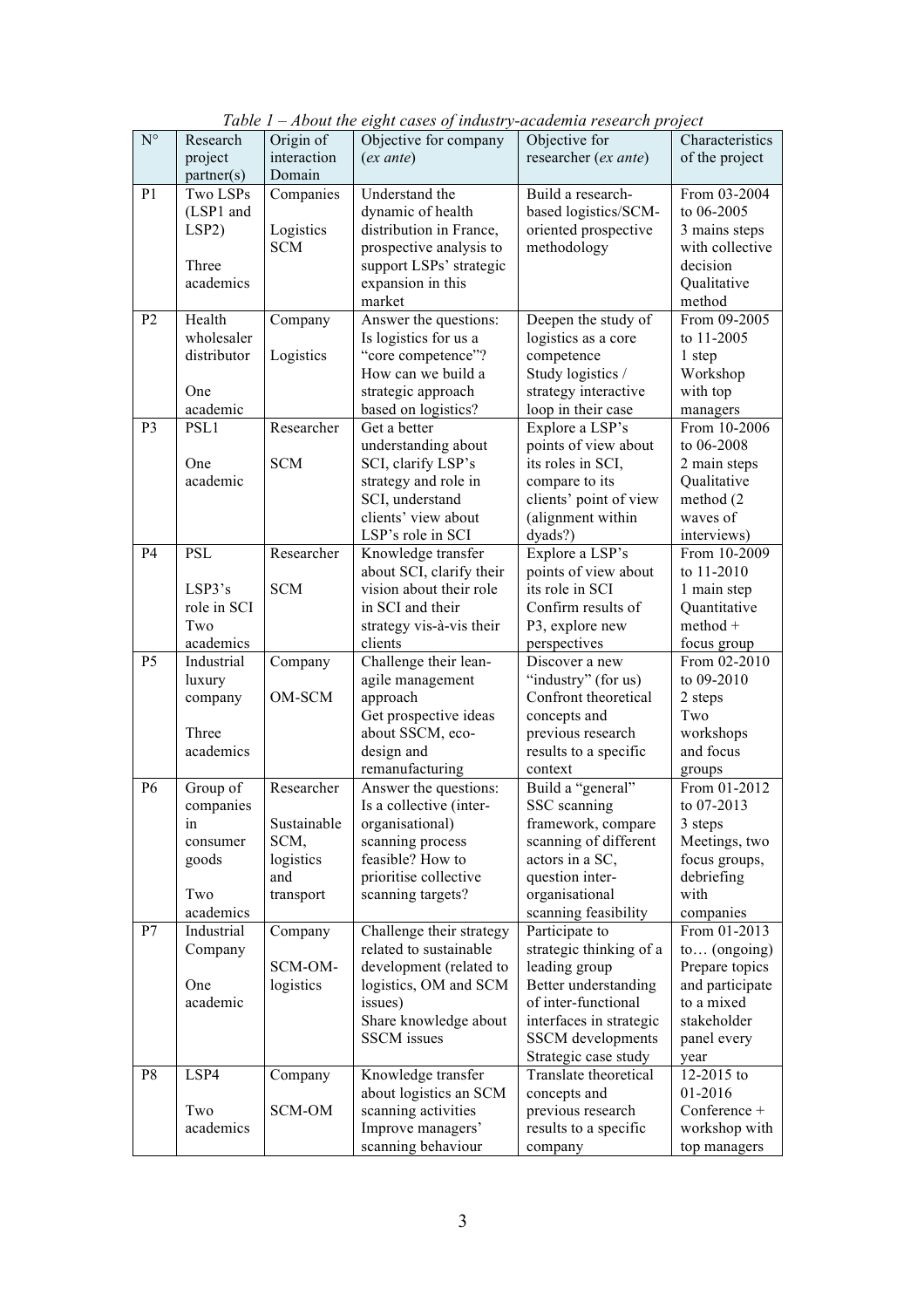| Project        | Output for practice                                     | Output for academia                                        | Publications (1)                                            |
|----------------|---------------------------------------------------------|------------------------------------------------------------|-------------------------------------------------------------|
| P <sub>1</sub> | Better understanding of                                 | A how-how about making                                     | No immediate publication                                    |
|                | health distribution                                     | Logistics-SCM oriented                                     | (confidentiality)                                           |
|                | dynamic and the potential                               | prospective studies                                        | Generic results, combined                                   |
|                | role for LSPs                                           | Discover important                                         | with other experiences were                                 |
|                | Clarification of the                                    | methodological issues                                      | reused in 2 conf. papers                                    |
|                | business models they                                    | The basis for a so-called                                  | $(2007)$ , 1 article $(2008)$ , they                        |
|                | could explore (alone or                                 | "logistics intelligence                                    | inspired SSCM scanning                                      |
|                | within an alliance)                                     | process" (LIP) we reused                                   | conf. paper $(2009) + 2$ book                               |
|                | HSDM(2)                                                 | afterwards                                                 | chapters $(2010, 2011) + 1$                                 |
|                |                                                         |                                                            | article (2011) and project P6                               |
| P <sub>2</sub> | Making company's top                                    | Confirm some hypothesis                                    | No publication about this                                   |
|                | managers understand the                                 | related to health SC strategic                             | case (confidentiality)                                      |
|                | importance of its                                       | changes (P1)                                               |                                                             |
|                | organizational logistics                                | Refine what is a logistics                                 | Generic results reused in a                                 |
|                | competence                                              | core competence                                            | book chapter (2007)                                         |
|                | A trigger to develop                                    | Confirm how creative is the                                |                                                             |
|                | strategic logistics                                     | logistics / strategic loop                                 |                                                             |
| P <sub>3</sub> | Realize they had not a                                  | In-depth understanding of                                  | Results published in 1 conf.                                |
|                | unified approach of SCI in                              | the paradoxical roles a LSP                                | paper (2007)                                                |
|                | the company                                             | can play in SCI                                            | $+$                                                         |
|                | Clarify their vision of what                            | Clarifying the relationships<br>between LSP and its client | was the trigger for 2 conf.                                 |
|                | could be their SCI strategy<br>and their role vis-à-vis | in SCI                                                     | papers (2008), 2 articles<br>$(2008, 2009)$ and for project |
|                | their clients' SCI                                      | Distinguish between being                                  | P <sub>4</sub>                                              |
|                | (HSDM)                                                  | integrated in a client SC and                              |                                                             |
|                |                                                         | integrating the client SC                                  |                                                             |
| <b>P4</b>      | Realize they had not a                                  | Confirm P3 results                                         | Results published in 2 conf                                 |
|                | unified approach of SCI in                              | Open doors to news ideas                                   | papers (2010) and 1 article                                 |
|                | the company                                             | Projects P3+P4 permit to                                   | (2011)                                                      |
|                | A topic discussed at the                                | build a typology of LSP's                                  |                                                             |
|                | highest level of decision                               | roles in SCI                                               |                                                             |
|                | (executive committee)                                   |                                                            |                                                             |
| P <sub>5</sub> | New avenues for a                                       | Have a 'revelatory' access to                              | No publication                                              |
|                | systemic approach of eco-                               | a world-class company                                      | (confidentiality)                                           |
|                | design, after-sales services                            | Share very strategic                                       | Inspired P7 and P8                                          |
|                | and reverse logistics                                   | information, good case study                               |                                                             |
| P <sub>6</sub> | A collaborative research                                | Validation of the SSC                                      | Results published in 2 conf                                 |
|                | project that led to test a                              | scanning framework                                         | papers (2012, 2013) and 1                                   |
|                | "pilot" (up to end 2013)                                | Good qualitative data                                      | article $(2014)$                                            |
|                | that turned into is an                                  | Valuable strategic                                         |                                                             |
|                | effective "shared-service"                              | information sharing                                        |                                                             |
| P7             | Benefit from clarification                              | Learn from the many voices                                 | No publication                                              |
|                | of new concepts, synthesis                              | in the panel (not all being                                | (confidentiality)                                           |
|                | of state-of-the-art,                                    | "scientific" ones)                                         |                                                             |
|                | emerging research results,                              | Catch tendencies, new ideas                                |                                                             |
|                | prospective views                                       | Share very up-to-date                                      |                                                             |
|                |                                                         | knowledge and signals                                      |                                                             |
| P <sub>8</sub> | Incite managers to develop                              | Reuse of LIP $(P1)$ +                                      | No publication<br>(confidentiality)                         |
|                | an open-minded and                                      | scanning framework (P7)                                    |                                                             |
|                | 'complex' approach of<br>scanning                       | Know-how in knowledge<br>transfer and production of        |                                                             |
|                |                                                         | appropriable knowledge by                                  |                                                             |
|                |                                                         | managers                                                   |                                                             |
|                |                                                         |                                                            |                                                             |

*Table 2 – Ex post outputs of the research projects*

*Nota*: *(1) List of publications is available upon request. Research reports linked to the projects are not mentioned. (2) HSDM indicates if the projects, as far as we know, helped for strategic decision-making (HSDM).*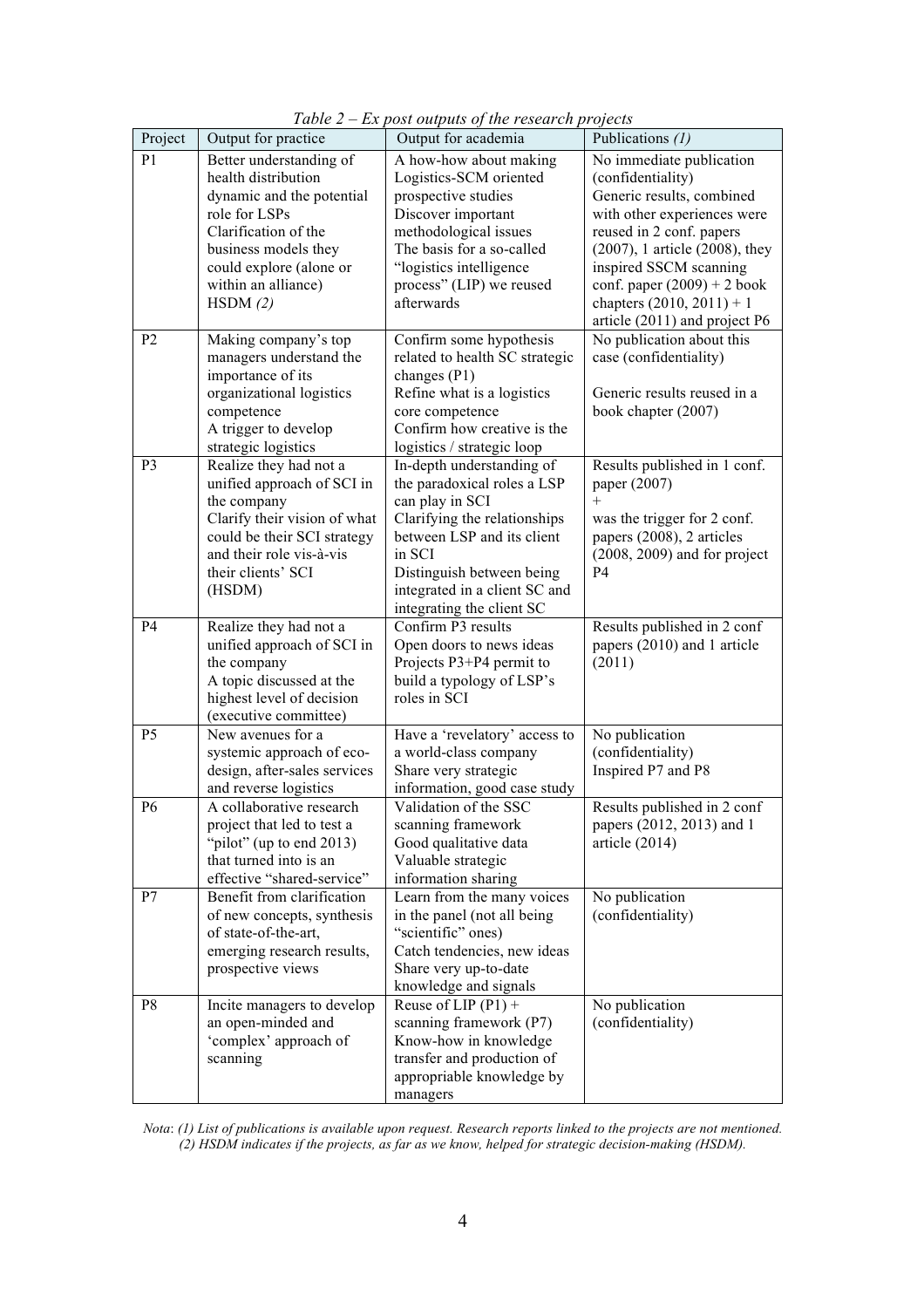Before giving an overview of the 8 projects, it must be explain why we chose projects performed after 2000. Following the calls for more rigorous logistics and OM research at the end of the 1990's (e.g. Ellram, 1996, for case study in logistics), from 2000 we designed more carefully the research methodology of industry-academia research projects. The aim was clearly to improve robustness of research results and to have collected data with a quality that should not stop us from publishing in academic journals.

From the 8 projects, 5 were initiated by industry, 3 by academia. Six projects involved only one company and two project more than one: P1 was a jointed project with two companies and P6 concerned a group of companies (members of the same professional association). In both case (P1 and P6), the companies knew the industry partners before launching the project. The research projects were in interaction with different kind of supply chain (SC) members: 4 with LSPs (P1, P3, P4, P8), 2 with industrial companies (P5, P7), one with a wholesaler-distributor (P2), and P6 with a mix of industry, logistics, distribution companies.

Most of the projects mixed logistics, OM and/or SCM issues. As mentioned by Larson and Halldorsson (2004, p.18) "The unclear conceptual boundaries of SCM make it difficult to design educational and research programmes in SCM without large overlap with other fields such as logistics, marketing, operations management and purchasing". It is thus not easy to delineate the precise domain of each project.

What was clear is that every project had strong strategic issues. Most of the projects (5 out of 8) had a prospective / scanning orientation (P1, P5, P6, P7, P8), and had a direct connection with companies' strategy formulation (P1, P2, P3, P4, P7). Most projects permitted to think both about relationships between logistics strategy (lS) and strategic Logistics (sL) (Fabbe-Costes and Colin, 2003).

Two projects (P2, P8) were short ones (3 months), most projects were longer than one year (P1, P3, P4, P6, P7), P5 being intermediary (8 months).

Among the 8 projects, one can be considered as action-research (P1), 3 as 'classic' qualitative and/or quantitative research projects (P3, P4, P6), and the 4 remaining as knowledge sharing (P2, P5, P7, P8) with a mix of research production (state-of-the art, results transfer and prospective).

Concerning outputs, it can be noticed from table 1 and 2 that the 8 projects produced outputs generally in line with expected results. Some project can be considered as being more 'valuable' for companies, others for researchers. Almost every project (except P7 and P8 that are the more recent ones) leads directly or indirectly to publications (conference papers – most of them at Euroma or Nofoma conferences – and articles in peer-reviewed OM and SCM academic journals), sometimes not immediately after the research, not using the collected data and not directly related to expected results.

Looking back at the outputs for researchers, this type of projects have long-lasting effects and strong impact the overall researchers' agenda, probably because of the richness of the structured and, more importantly, the unstructured data researchers collect and the many ideas and questions raised during the course of the project. Most of the 'revelatory' data (Yin, 2009) could not be published, which is somehow frustrating, but enriched researchers' knowledge of strategic logistics, OM and SCM thinking and practices, orienting further research topics.

#### **Findings related to industry-academia interactions**

The in-depth analysis of the 8 research processes provides insights about industryacademic interactions in logistics, OM and SCM strategizing and organizing research projects (Whittington, 2003). Table 3 presents main results for the single case analysis.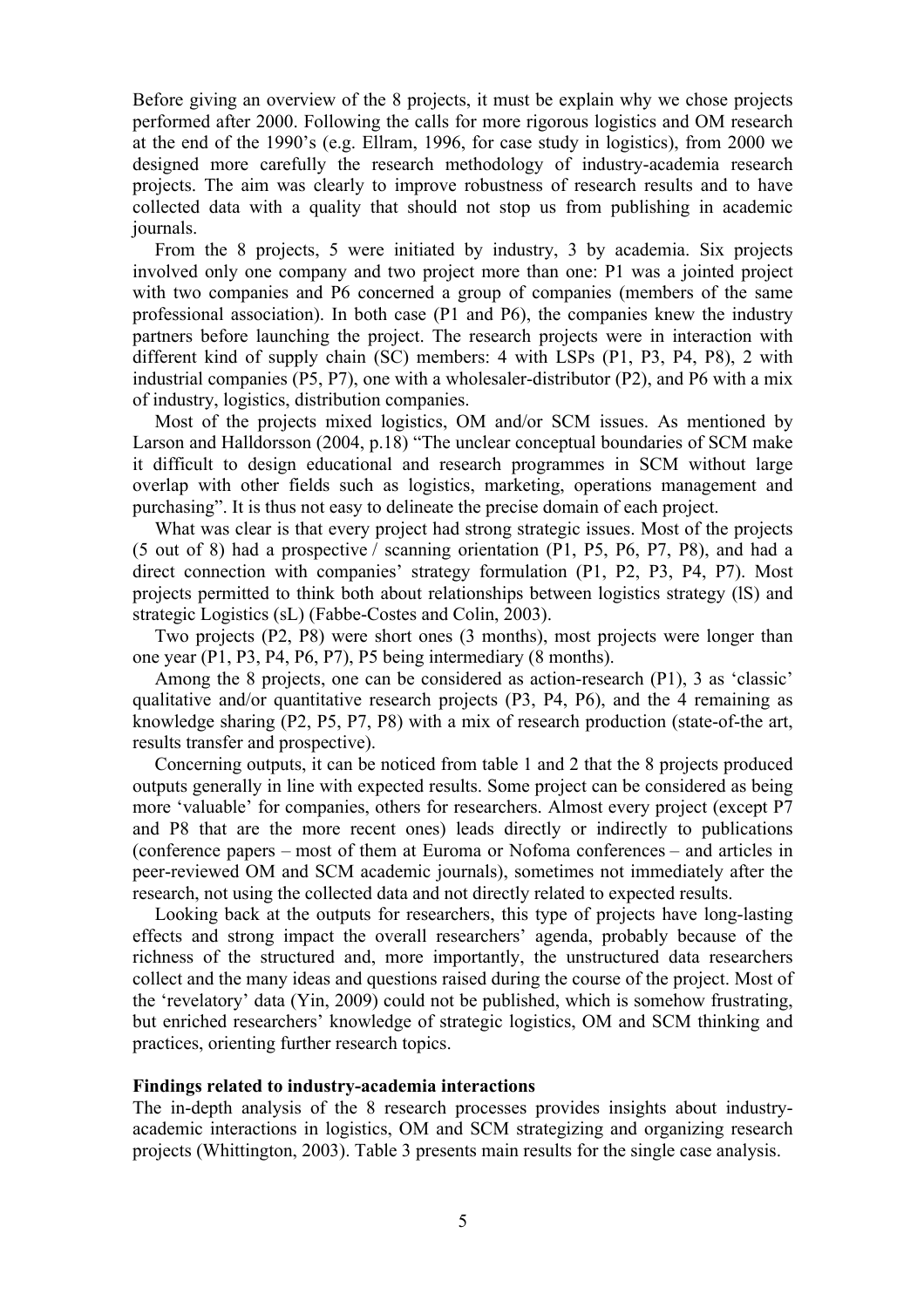| Project        | Main difficulties / key                          | Lessons for researchers                          | About dialogue                                               |
|----------------|--------------------------------------------------|--------------------------------------------------|--------------------------------------------------------------|
|                | success factor                                   |                                                  | Co-construction                                              |
| P <sub>1</sub> | Strategic objectives of                          | Learning process about how to                    | No experience of working                                     |
|                | companies were not                               | interact with "unknown"                          | together                                                     |
|                | clearly communicated                             | companies in action research                     | At the beginning, a lack of                                  |
|                | (considered as too                               | projects                                         | trust between the 2                                          |
|                | confidential)                                    | Time for the project (short) had                 | companies and between                                        |
|                | Difficult to decide about                        | impact on methodology (and                       | companies and academics                                      |
|                | research orientation at                          | data quality)                                    | $\Rightarrow$ dialogue was not easy                          |
|                | each step (companies were                        | It is necessary to design ex ante                | Importance of time to<br>tame each other and dare            |
|                | reluctant to make choices)<br>Quality of results | a robust methodology to have<br>publishable data |                                                              |
|                | convinced industry partner                       |                                                  | co-construct step by step                                    |
| P <sub>2</sub> | The company's objective                          | Credibility is important                         | Company attended a                                           |
|                | was clear and focused                            | Working with top managers is                     | public presentation of                                       |
|                | Role of academia was                             | challenging but permits to have                  | some of the results of P1                                    |
|                | clear but challenging                            | access to key strategic data                     | $\Rightarrow$ researcher was                                 |
|                |                                                  |                                                  | credible and dialogue easy                                   |
| P <sub>3</sub> | Integration, SCI, were not                       | Clarifying concepts, getting sure                | Being partners in P1,                                        |
|                | clear concepts for LSP1                          | that objectives are aligned is not               | facilitated interactions and                                 |
|                | $\Rightarrow$ it was difficult to "sell"         | a lost of time                                   | the access to key                                            |
|                | the project                                      | Access to key informant is a key                 | informants within LSP1                                       |
|                | After discussion, the main                       | success in qualitative research,                 | and its clients                                              |
|                | objective of both parties                        | in particular for topics related to              | Since LSP1 "bought" the                                      |
|                | was to gain in-depth                             | strategic issues                                 | project, no-construction                                     |
|                | understanding of what is                         | Robust, clear and detailed                       | Interesting dialogue about                                   |
|                | SCI, perceived as a                              | methodology helps "selling" a                    | the "surprising" results                                     |
|                | complex phenomena =>                             | project                                          | (for both industry and                                       |
|                | ended aligned                                    |                                                  | academia)                                                    |
| <b>P4</b>      | Having contact with key                          | A project not time consuming                     | LSP3 was a teaching                                          |
|                | managers in the company                          | for the company is quite easy to<br>sell         | partner in master program<br>$\Rightarrow$ dialogue was easy |
|                | was helpful to "sell" the<br>project             | Importance of debriefing                         | Company was not so                                           |
|                | Demand was only to                               | strategic issues raised by results               | interested in the results =>                                 |
|                | spread questionnaires to a                       | with the top management                          | no co-construction but                                       |
|                | select number of persons                         |                                                  | challenging discussion                                       |
|                |                                                  |                                                  | about results                                                |
| P <sub>5</sub> | Confidentiality was the                          | It is important to overcome                      | To sign a strict contract                                    |
|                | main problem for                                 | frustration not to be able to                    | concerning confidentiality                                   |
|                | researchers (impossible to                       | publish data                                     | helps partners to be in an                                   |
|                | publish nor communicate                          | Understand that value of a                       | "open" knowledge sharing                                     |
|                | anything)                                        | project can be in the experience                 | perspective                                                  |
| P <sub>6</sub> | Coherent group of leading                        | Robust focus group method                        | Clear research objective                                     |
|                | companies developing                             | produced very good data                          | helps maintaining the                                        |
|                | collaborative sustainable                        | Frontier between research and                    | research focus of the<br>researchers' role                   |
|                | logistics projects $\Rightarrow$ easy            | consulting needs to be regularly                 |                                                              |
| P7             | to manage<br>Clear role for researchers:         | reaffirmed<br>A panel is not the best situation  |                                                              |
|                | stakeholder among others                         | to an in-depth case study                        | Polyphony in a panel is<br>rich and raise lots of ideas      |
|                | in a stakeholder panel                           | The panel experience is                          | and questions, it helps                                      |
|                | A panel, it is not a                             | stimulating but topics are not                   | 'surfing over the wave' of                                   |
|                | 'scientific' context                             | deeply studied $\Rightarrow$ to develop          | new trends and tendencies                                    |
| P8             | Important to get sure that                       | Important to be able to                          | Important to dialogue                                        |
|                | we shared the vision of the                      | communicate about complex                        | about the understanding                                      |
|                | expected outcome (not                            | concepts (sometimes adapting                     | of key concepts (e.g.                                        |
|                | best practices)                                  | language)                                        | scanning, eco-system,                                        |
|                | Clear demand from the                            | Useful to make company                           | innovation)                                                  |
|                | chief executive                                  | validate the 'production'                        |                                                              |

*Table 3 – About the industry-academia interactions during projects*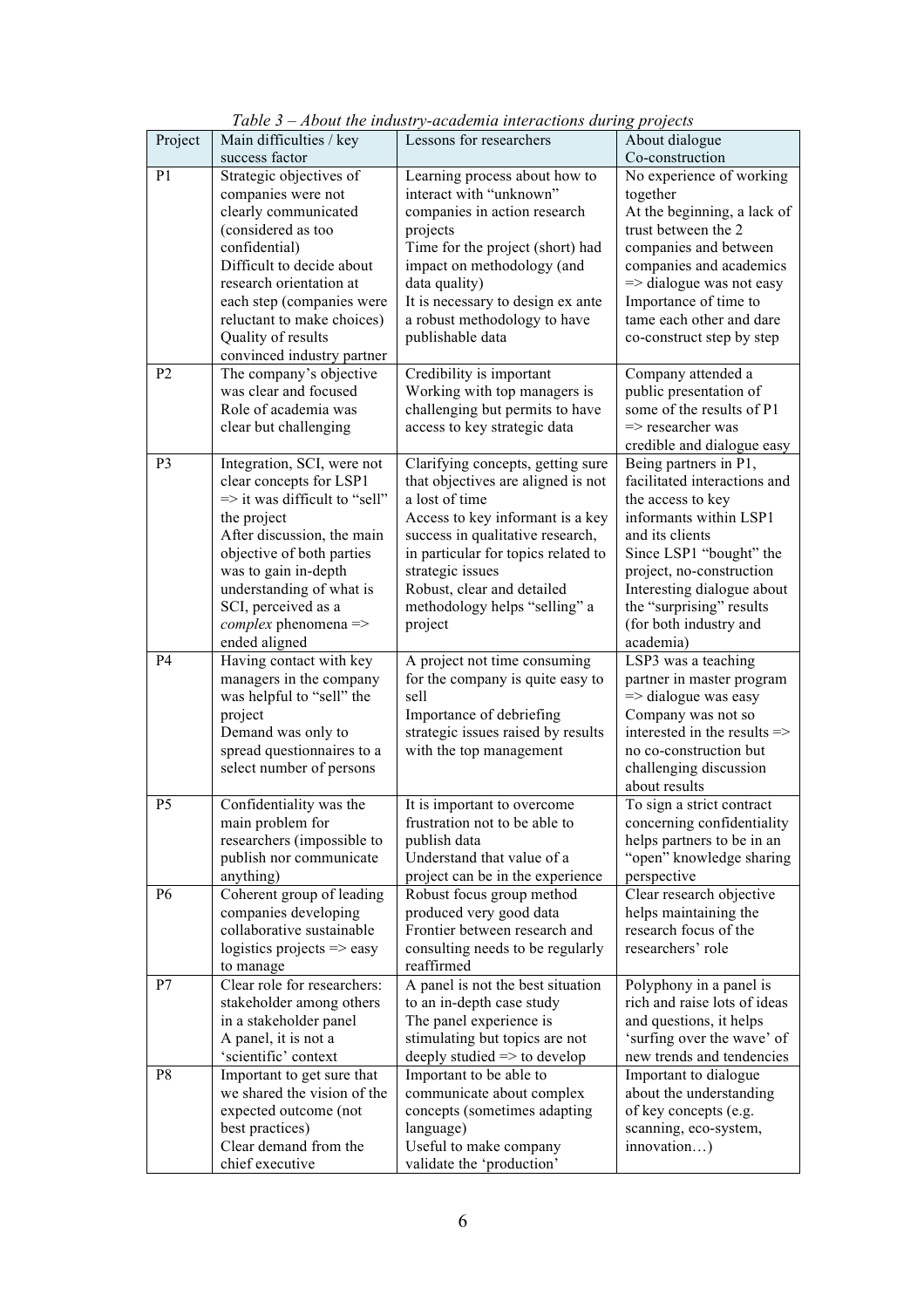Table 4 presents main results of the cross case analysis pointing out the results concerning dialogue and co-constructions at each step of a research project as well as the success factors facilitating both.

| Project phases | About dialogue content      | About co-construction     | Influencing factors         |
|----------------|-----------------------------|---------------------------|-----------------------------|
| First contact  | Why launching and           | At this stage partners    | Reputation of partners      |
| up to "go"     | participating in the        | can influence research    | Capacity to communicate     |
| decision       | project?                    | orientation to align the  | clearly about the project   |
|                | What about the topic, the   | project with their        | Ability to convince about   |
|                | potential methodology and   | expectations, think       | the project interest        |
|                | the expected outputs        | about potential           | Level of experience and     |
|                | Clarify the underlining     | difficulties with         | trust with the partner(s)   |
|                | concepts, theories          | fieldwork, raise          | Previous projects done      |
|                | Exchange can help           | potential problems (e.g.  | together                    |
|                | finalizing the project,     | related to                | Inter-personal previous     |
|                | sometimes giving another    | confidentiality, public   | experience                  |
|                | orientation                 | publications of results)  | Easy access to decision-    |
|                |                             |                           | makers of both partners     |
| Contracting    | Be sure that objectives are | Do not buy projects       | Previous projects done      |
|                | clear (prevent from         | unquestioningly, except   | together (e.g. vis-à-vis    |
|                | misunderstandings)          | if it fits your plans.    | confidentiality, ethics)    |
|                | Clarify the details of the  | The objective is to       | Previous experience in      |
|                | research process: steps,    | design a feasible and     | contracting for research    |
|                | duration, work-packages,    | valuable project for      | projects                    |
|                | deliveries, support and     | both parties, getting     | Templates available to      |
|                | finance from partners, role | sure that the project can | limit comings and goings    |
|                | of industry partners vs.    | feed each partner's       | Support of jurists to       |
|                | researchers, expected       | perspective (not          | analyse contractual issues  |
|                | results and publications    | necessary aligned)        | (e.g. risks)                |
| Making the     | Data and knowledge          | Depending on contract     | Access to and availability  |
| research       | sharing                     | agreement, precise        | of key managers and         |
|                | Traceability of the         | definition of field       | senior researchers during   |
|                | research execution          | research choices          | the project                 |
|                | Encountered difficulties,   | Execution of research     | Degree of partners'         |
|                | how to overcome them        | together                  | 'interest' in the results   |
|                | Negotiate about 'quick      | Making common /           | Research skills of partners |
|                | production' of results      | controversial analysis    | Research know-how           |
| Direction -    | Negotiate about             | Taking together the       | Research know-how           |
| redirection    | unexpected but necessary    | decision about new        | Strategic milestones for    |
|                | redirections                | orientations              | partners (deadlines to      |
|                | Making decision about       | Analysing their impacts   | produce results, to take    |
|                | time constraints and delays |                           | decisions)                  |
| Results        | Importance of debriefing    | Some results cannot be    | Critical vision of results  |
| analysis       | strategic issues raised by  | obtained without          | Ability to stand back and   |
|                | results with the top        | working hand-in-hand      | think about what each       |
|                | management                  | Results can be            | partner learned             |
|                | What are the "surprising"   | challenged by partners    |                             |
|                | results (for both industry  |                           |                             |
|                | and academia)?              |                           |                             |
| Concluding     | Debriefing: what about      | Making a common           | Interest for research       |
| the project    | satisfaction of partners?   | return from experience    | process and production      |
|                | What about the project?     | about the project         | Long-term vision of         |
|                | Think about 'next' step?    | Learning process          | partnering in research      |

*Table 4 – About the dialogue and co-construction during projects* 

As mentioned before, for the 8 selected projects, we were involved from the beginning of the contract negotiation, we participated to methodology design, data collection and analysis, and we were associated to every key decision in the research processes.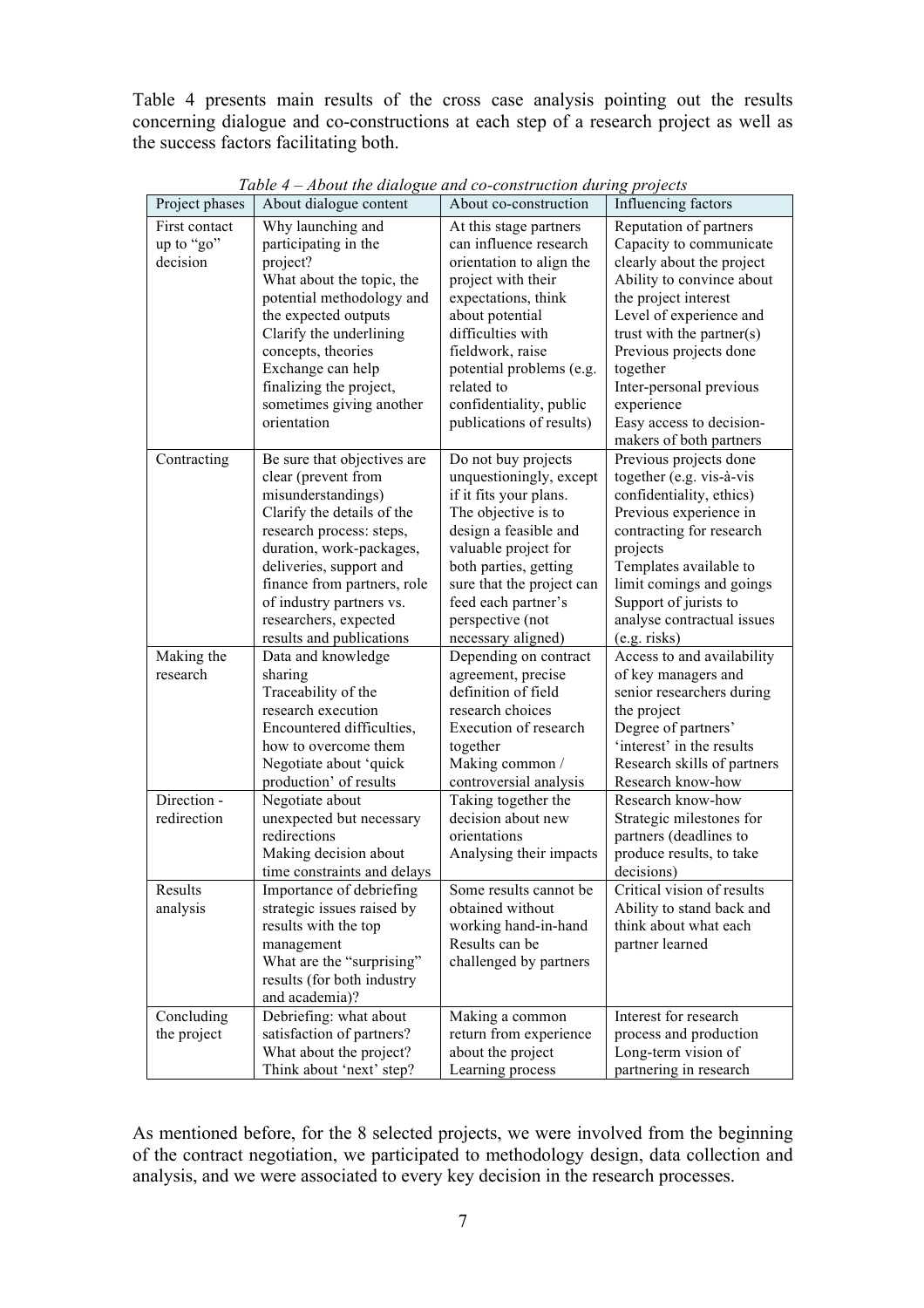Even if each project was initiated by one of the partners (see table 1), the general problematic revealed to be of strategic relevance both for academics and practitioners. The discussions during the first steps of project researches helped in refining the research design in order to fit with the objectives of each party. In some projects, they were not fully aligned which was not a problem since what is shared is the project.

Working on refining together the research design, we often experienced the "unclear conceptual boundaries" between logistics, OM and SCM. The statement of Larson and Halldorsson (ib.) remains valid today. And this is true for every keyword of a research project (e.g. *integration* for P.3 and P4, *scanning* for P6 and P8, *sustainable logistics and sustainable SCM* for P5, P6 and P7). When researchers and practitioners work together it is worth checking they understand each other. If this is not done at the beginning of the project, the problem may occur later with incidence on the quality of the research. In-depth discussion of concepts (e.g. in P3, P8) fosters the sharing of visions improving interactions during the project and quality of its outputs. It is important, in particular when researchers initiate a project (P3, P4, P6), that the theoretical aspects do not hinder dialogue with companies. Each has to go towards the other.

When companies come to academia, in particular for those who are not used to work with researchers, they often look for 'best practices', ready-to-use or fast appropriable solutions. Underlining logic is there *are* 'best practice' (cf. ontology). Considering that strategic logistics, OM and SM projects needs a systemic approach and a reference to complexity thinking (in particular for scanning and prospective projects), some discussion were needed to check that the vision of industry partners was compatible (there is no 'one best way', one fits all approach). For those who were not so convinced at the beginning, but dared to make the project, they were happy to end with a more complex view of the initial problematic and news questions.

Interacting with companies, in particular when they are waiting for 'results' (e.g. P1), can lead to adopt 'weak' methodology (less robust than expected) to reach results quickly, but ending with data difficult to reuse for publications. Time can be an important issue vis-à-vis research quality. Academics' time horizons are generally much longer than practitioners, resulting sometimes in conflicts during the execution of the project. Common decision-making about such critical aspect of projects can prevent from dissatisfaction of both parties, leading sometimes to decide redirecting the project.

To interact about "strategic logistics and SCM" projects, it is necessary to have access to top managers (key informants). Since these projects include confidential information sharing, company needs to trust researchers; ethical behaviour is a key issue. Previous experiences with the partners were a success factor for P2, P3, P4, P5 and P7. Time is needed to convince partners to open the doors and share information.

For most projects, we worked under a contract on behalf of our university, specifying, among other points confidentiality and intellectual properties issues. What was considered at the beginning as a constraint, an administrative task and a waist of time, revealed much more important and useful that expected. The time (particularly long for some projects) spent to discuss about duration of the project, the expected results for both parties, the methodological choices, the different steps in the project and if the 'door is open' to redirection of the project, was not a "lost time". It was also important to state about what could be done afterwards in term of publications (an important point nowadays for researchers). Quality of collected data (P1), confidentiality issues (P2, P4, P7, P8) sometimes prevent from publishing results or data related to research project made in interaction with companies. However, publishing is not the unique value added of research projects performed in close collaboration with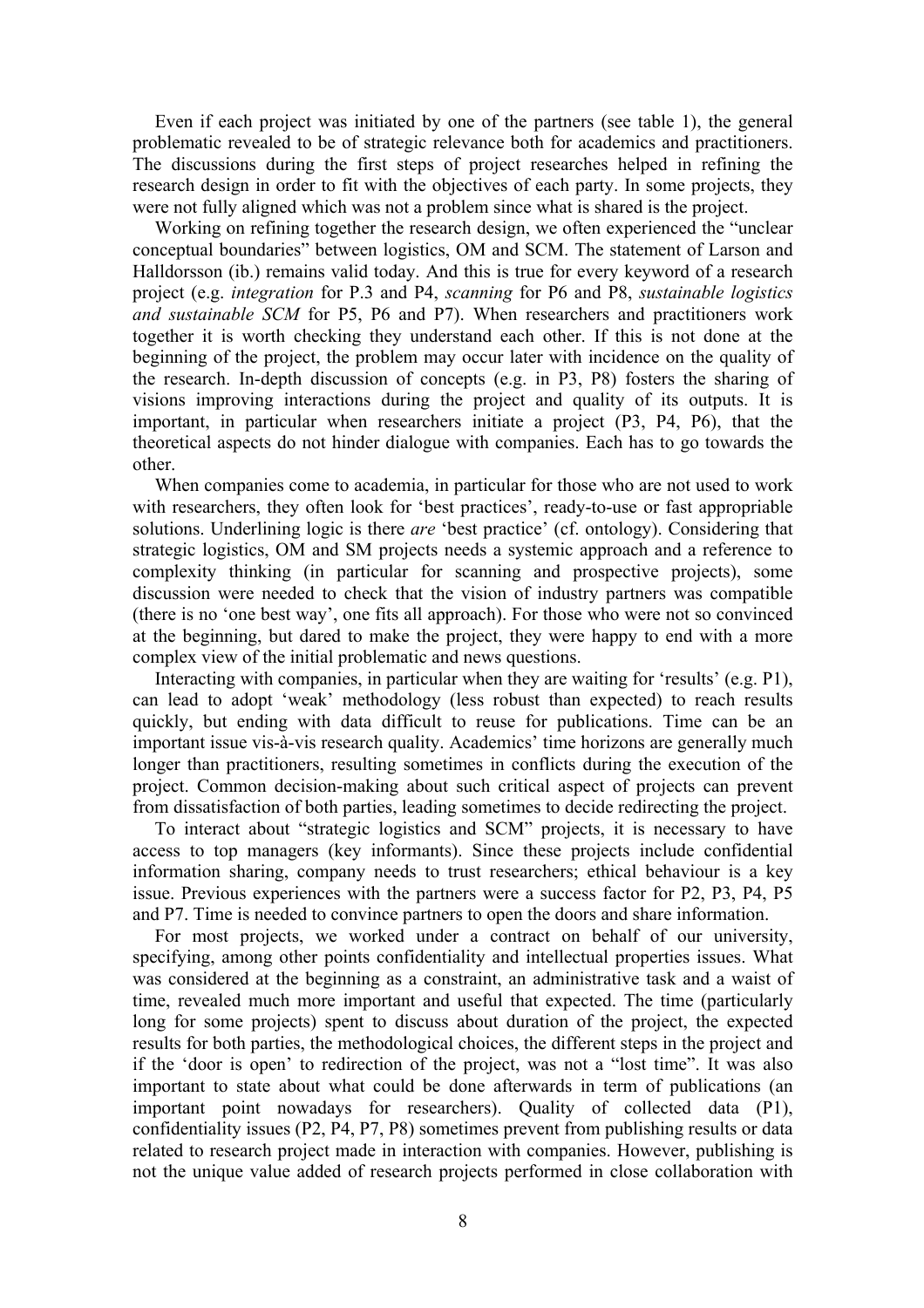industry. More important sometimes is to have access to revelatory data (P5), to feed one's scanning process (P7), to test the relevance of knowledge for companies (P8).

Finally, looking back at the overall panel of projects we analysed, we realized how interconnected these projected were because of the topics (e.g. P3 and P4 with SCI) or because of the partnerships (e.g. P1 and P3). P1 led to P2; P4 was built upon P3; P6 incited companies to launch P7 and P8. The related partners acknowledged how important dialogue and co-construction were to build confidence and create a sense of intimacy, as well as to develop a know-how working together.

#### **Discussion / contribution**

The results of our case analysis give some highlights about industry-academia interactions in research projects. They provide some guidelines to improve the management of such projects and the quality of their outputs for both parties. The results suggest that 1) the *co-construction* of such type of research project is a critical key success factor; and that 2) to support this process, more industry-academic *dialogue* leads to more valuable results for both parties.

Co-construction helps partners to clarify and align expected outcomes, to co-design the research process (specifying the managers' and researchers' roles) and to collaborate in the research execution. The dialogue supporting the co-construction permits to show off *controversial points* (e.g. having fast results/having time to collect good set of data), or ontological and epistemological *mismatches* between researchers/managers visions, both being source of potential conflicts (e.g. about the 'reality' of best practices).

The dialogue can help researchers to refine the reasoning mode and the methodological choices, improving the feasibility and the rigor of the project (a key point for publishing action research, Näslund et al. 2010). Adopting a systemic approach, we design a framework of interactions between the key topics of dialogue identified in our set of research projects.

The paper provides guidelines about how to manage industry-academy interactions in strategic logistics, OM and SCM research projects. The research identifies a list of points (see table 3 and 4) partners launching a common research project could consider and suggests to take time to dialogue, using the dialogic principle (Shotter, 2008), to coconstruct the project… not a wasted time considering differences between academic and practitioner (Bartuneck and Rynes, 2014).

In line with the underlying constructivism epistemology of our research (Avenier, 2010), our paper does not give any 'best practice' but proposes principles for practicing research.

#### **Conclusion**

Some limits can be mentioned. We have not selected projects that failed at an early stage. Long negotiations for two important projects with leading companies broke down when the two parties were unable to agree on the resources (finance and personmonths), intellectual properties and confidentiality issues). Some lessons from these 'failures' could enrich results.

We did not include supervised PhD projects with high interaction with companies during the period 2000-2015. Since it is the PhD student who was interacting, it would be necessary to collect his/her point of view to be able to include these cases. This could be done when expanding the paper.

Some more work is needed to develop a comprehensive framework and to discuss it in the light of previous work in organisation studies, expanding the discussion section of this paper.